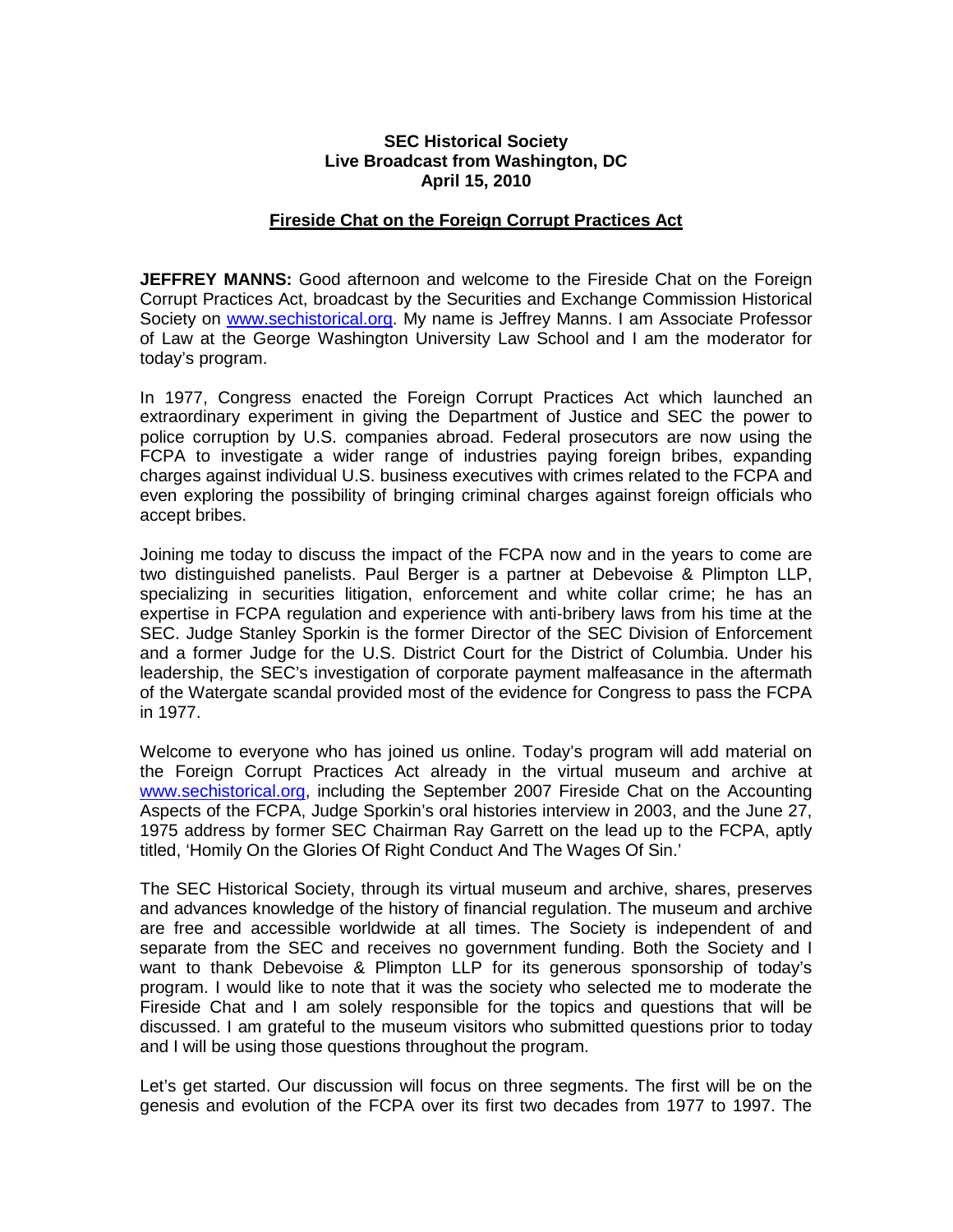second part will focus on the surge of enforcement and settlements since 1997. And the last part will consider future developments and challenges facing the SEC's enforcement of the FCPA.

So our first question for the day will be this. What was the logic behind vesting the SEC and the DoJ with complimentary mandates under the FCPA and how has cooperation between those agencies developed overtime?

**STANLEY SPORKIN:** Well, I wish I could tell you that this was something that came about by an architect coming in and designing this program. It didn't come about that way. I often get foreign governments coming to me and they say, "You had a lot to do with this. Well, tell us how did you do it? What was the mechanism, what was..?" It was very simple, that I was watching a television... I was watching the Watergate hearings and at night they would be replayed and listening to these people coming forth and there is a segment that very few people know about and that was that corporations were making payments to re-elect President Nixon. And that's against the law and I have an accounting background, because of the accounting background, it occurred to me to ask the question. How does a corporation bill an illegal payment? And I called one of my people in and I say, go to see Gulf Oil, since they were the ones who were under the gun at that hearing that day. This isn't a great investigation, he came back the next day and he says, it's very simple. They set up two bogus accounts in the Bahamas, they name it x1, they name it y1, put \$5 million in each account. Put the money back to a fellow named Dorsey who was the chairman of Gulf Oil at the time. He put it in his safe and that's where the money was used. And then when we dug into it we found out what the money was being used for. In addition to making campaign contributions, it was being used for business purposes and a lot of nefarious kinds of activities which I really can't discuss today, but they were very, very bad kinds of things. And then I was left with the question of what do we do about it. And my thinking was how does this fit in with the SEC's disclosure program? And I came to the conclusion, I was director of the division and so I said, "Well, why shouldn't they have to disclose this? This is something material to a shareholder to know that their company is getting business by paying bribes. So, at least they should know how much of that business and what would happen if they didn't get that business." And we went with that theory to the Commission and the Commission after thinking and thinking about it, bought it and we went from there and this thing just mushroomed because we found a lot of those people doing it. That caught Senator Proxmire's attention and he called me up and said, "Well, Stan, don't you need a law? You are enforcing a law that's not on the books." And so we said yeah and came up...

**JEFFREY MANNS:** That never stopped you in the past.

**STANLEY SPORKIN:** And that came up with the idea that I couldn't see how they could… I wanted to enlist the aid of the accounting firms. Because if they would see a payment like this, they would immediately stop it. And so the concept was to get a Books and Records provision, you got to keep… it's our provision, it says, "A public corporation took public money, had to keep an accurate books of records. They couldn't do anything they want with it." And so that became the cornerstone. We had a great chief accountant there, Sandy Burton, who said, "Wait a second. We need a requirement that they must keep good internal controls." And that became a second part. It is interesting that at this late date because Sarbanes-Oxley has a provision about internal controls, everybody is complaining. But they were violating the laws, they weren't complying with it up to this point because it's still on the books and is required. And then Proxmire himself said he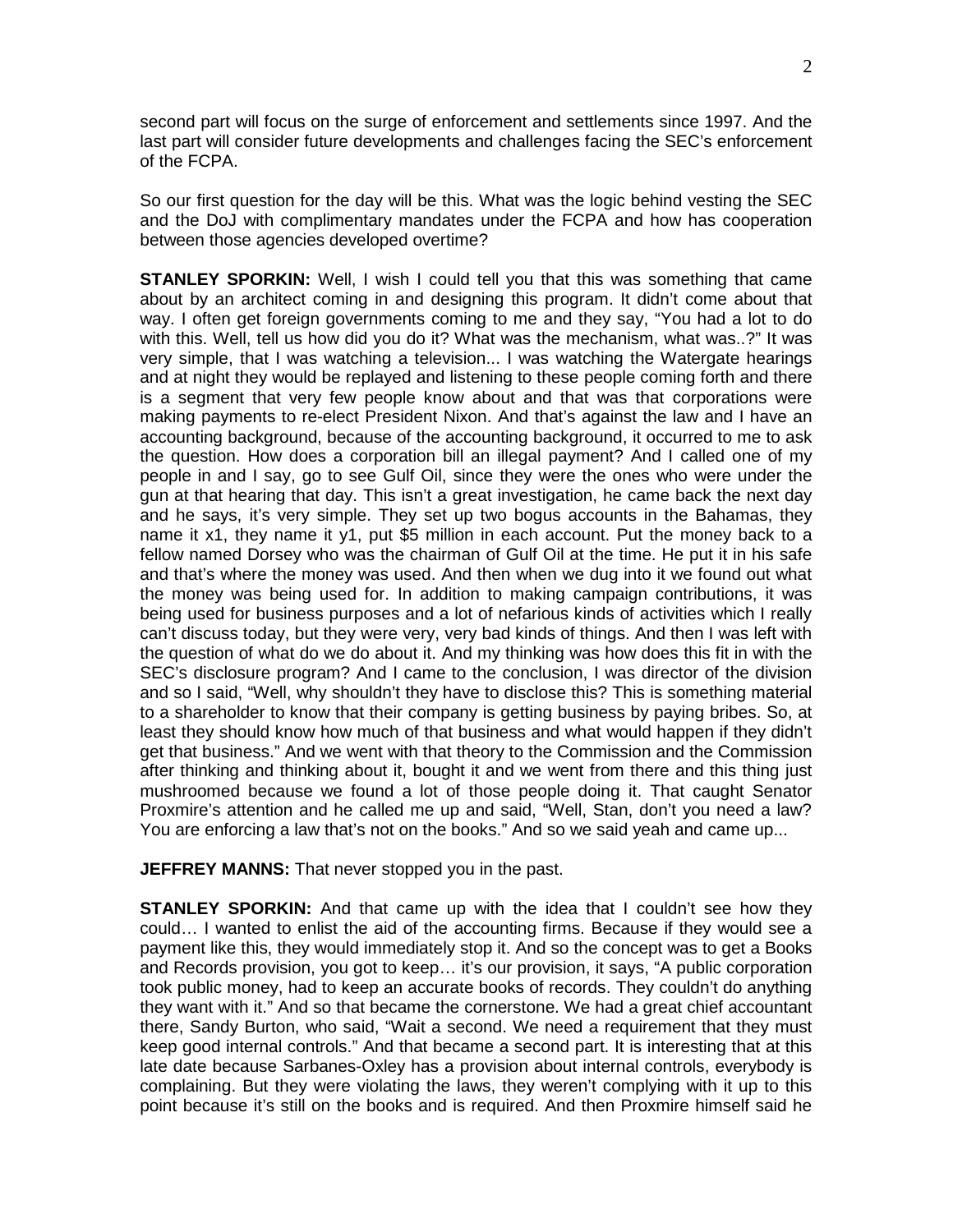wanted to have the anti-bribery provisions and because the anti-bribery provisions came in, that obviously is where the Justice Department, because they had to enforce that. And the second part of the Justice Department was that it was… people said, "Well, look, it's unfair to load this case against public companies and that private companies would get a free bite." And so a second component was… rather than give that jurisdiction to the SEC, they said we have to give that jurisdiction to the Justice Department. So, the Justice Department has not only criminal jurisdiction but they have civil jurisdiction. So, that was the whole scheme. It was nothing really more than that. And it wasn't ever contemplated at that time, that in the ordinary kind of courts of Foreign Corrupt Practices, that there will be overlapping reviews by both the SEC and the Justice Department.

**JEFFREY MANNS:** But obviously over time there have been many overlapping reviews and how they have begun to evolve.

**STANLEY SPORKIN:** It's a violation of the criminal code and of course they did it. Now, again the good points that came out of it. The guy that the Justice Department turned to run that program, Peter Clark, came out of my division. So, he understood the law and understood their role and understood our role. And so I think that's the way it worked fairly smoothly over the many years.

**PAUL BERGER:** And I think there have been tensions over the years between the two in terms of who's going to take penalty, who's going to take… when the SEC started the program of taking the disgorgement of the ABB case the first time, how would that work. So, there have been some tensions which frankly, I think, have been healthy tensions, helping both agencies get to the right answers.

**JEFFREY MANNS:** Paul, one question I had was this. How does it matter whether the DoJ or the SEC gets credit and what percentage of the pie that they divide up?

**PAUL BERGER:** I am not sure people were thinking about it in terms of getting credit but agencies have their own kind of proprietary interests. I think it's only human nature that they want to guard their own territory. And there is a very small contingent in the Department of Justice that was looking at FCPA. And early on back in, at least when I was there in the mid to late '90s, a very small number of people were also looking at it. And as the interest in enforcing the law increased and as a policy matter both agencies decided that this was something worth pursuing and devoting more resources to, both agencies started gearing up, pouring more interest, resources into it, paying more attention to the issue. When the SEC brought the Triton case in '97, that was the first time that the SEC had brought in an FCPA case in 11 years, prior to the '86 Ashland Oil case. So, there really hadn't been a lot of attention paid to it. And then in the late '90s, I think both DoJ and SEC and to some extent the Department of State started working with the OECD countries to get legislation that would be implemented abroad so that really when the SEC was prosecuting cases and DoJ, they wouldn't be the only agencies and create something of an uneven playing field and unintended consequence, where you would have the U.S. prosecuting and putting a U.S. company at a disadvantage to say a French company and so this has evolved over time. It wasn't until, roughly 2001 when you had conventioning ends comparing bribery, go into effect and countries start to implement legislation abroad that you had some more lawyers in place. Up until 2001, there were a couple of countries in Europe that allowed bribery. You could deduct your expenses on your taxes for paying a bribe.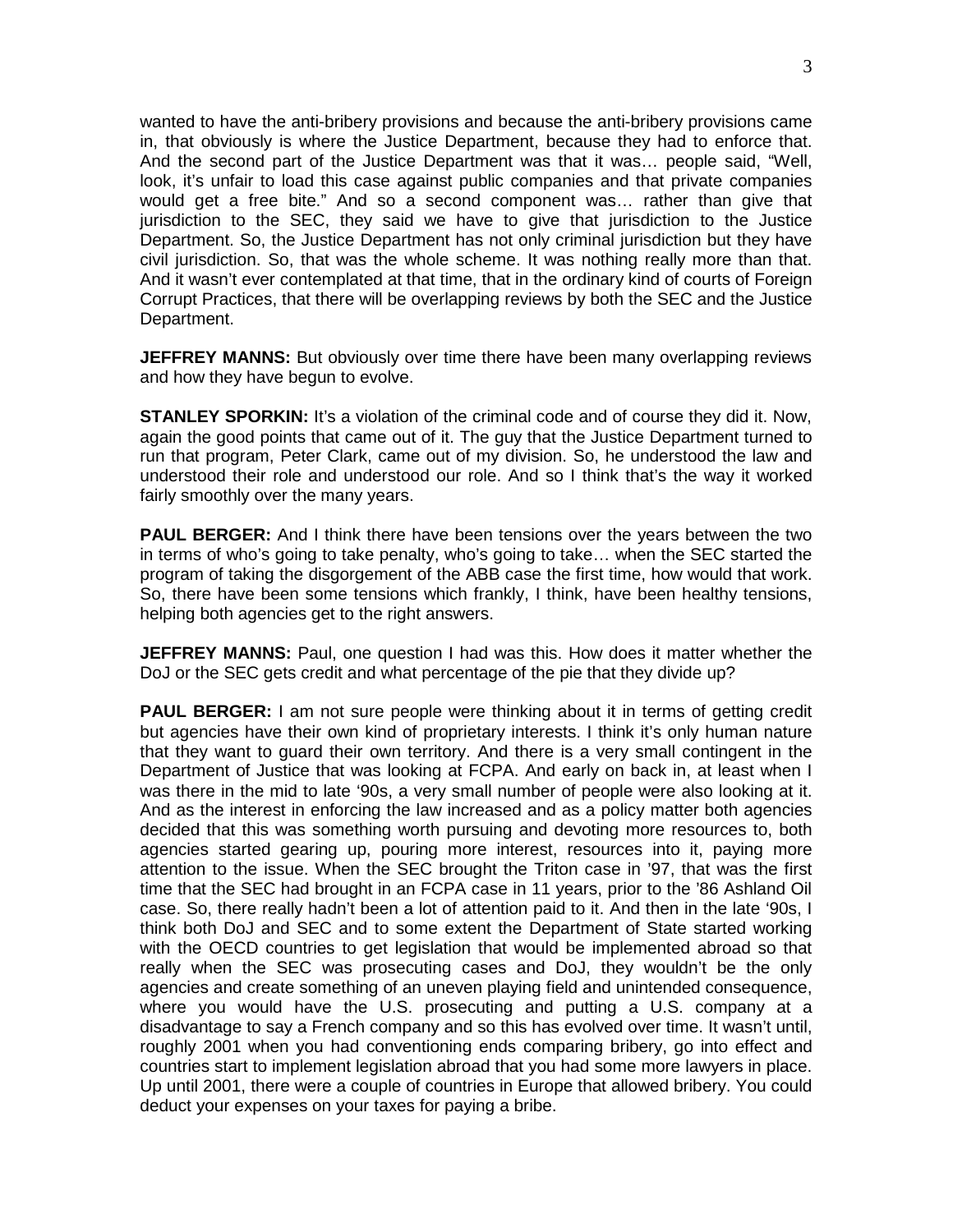**JEFFREY MANNS:** That is quite extraordinary in itself from an American perspective. Let's unpack a little bit in terms of thinking of the history of the FCPA. Judge Sporkin, was the extra territorial reach of the FCPA, controversial at the time for the events surrounding Watergate, so unsettling that this really passed law so easily.

**STANLEY SPORKIN:** Well, yeah, but it was much more than that. What developed over the years, this thing just had a life of its own. We found bribery… Prince Bernhard was taking bribes. Tanako, who was the head of the Japanese government, indeed every five years or so I get a visit and a little present from a Japanese reporter that wants to go back and talk about their prime minister…

**PAUL BERGER:** Sir, did you take that gift?

**STANLEY SPORKIN:** Yeah, but the point is that these were study cases where… the whole point is that once… the fellow that used to head the Federal Trade Commission and he said to me, called me over and… Charles Wright was with him at the time, I think he was one of his top people and he said to me, "Stan, why is it that you with the SEC can get all these laws and we in the Trade Commission, we get killed by Congress?" And I said, "Mr. Chairman, it's very simple. We don't get a law until we show the need for the law. And we put it in with so much so called schmutz that people are not going to go and fight and say we are in favor schmutz and…

**PAUL BERGER:** Schmutz is the Latin term.

**STANLEY SPORKIN:** It is Latin, yes. And so what happened is that, for example, when he would want to reign in the undertakers, you had a law of… all the undertaker people came from the U.K. to do that and they go to the Congress. And it's because he showed no, nothing that they were doing which would require a legislation, it's not needed. And so the whole concept was to get ahead of the game and that the laws would follow. Once you showed the need, the laws would follow.

**PAUL BERGER:** And in your situation, both the Japanese and the Netherlands governments fell as a result of the bribes that were being paid.

# **STANLEY SPORKIN:** Yeah.

**JEFFREY MANNS:** That's pretty powerful, persuasive evidence though. One kind of caveat that would be this, is that its true that there certainly were some amazing cases of bribery that were exposed during this period. But for the most part, the first 20 years of the FCPA, the U.S. was going it alone. Up until the OECD convention, the U.S. really stood out as being the only major country that had this law in the books and was, to some extent at least, actively enforcing it. And were there pressures from that?

**STANLEY SPORKIN:** Oh yeah. Because ten years later, you had the amendment in which they put in some kind of an intent component, even on the Books and Records. And yeah, sure there is a lot of pressure. We are losing business, we are doing this. The same kind of pressure you are getting now, on this business of changing the… of excluding small companies from internal controls. I don't know why anybody would want buy a stock of the companies that didn't have internal controls but that's really... yeah, of course it's always.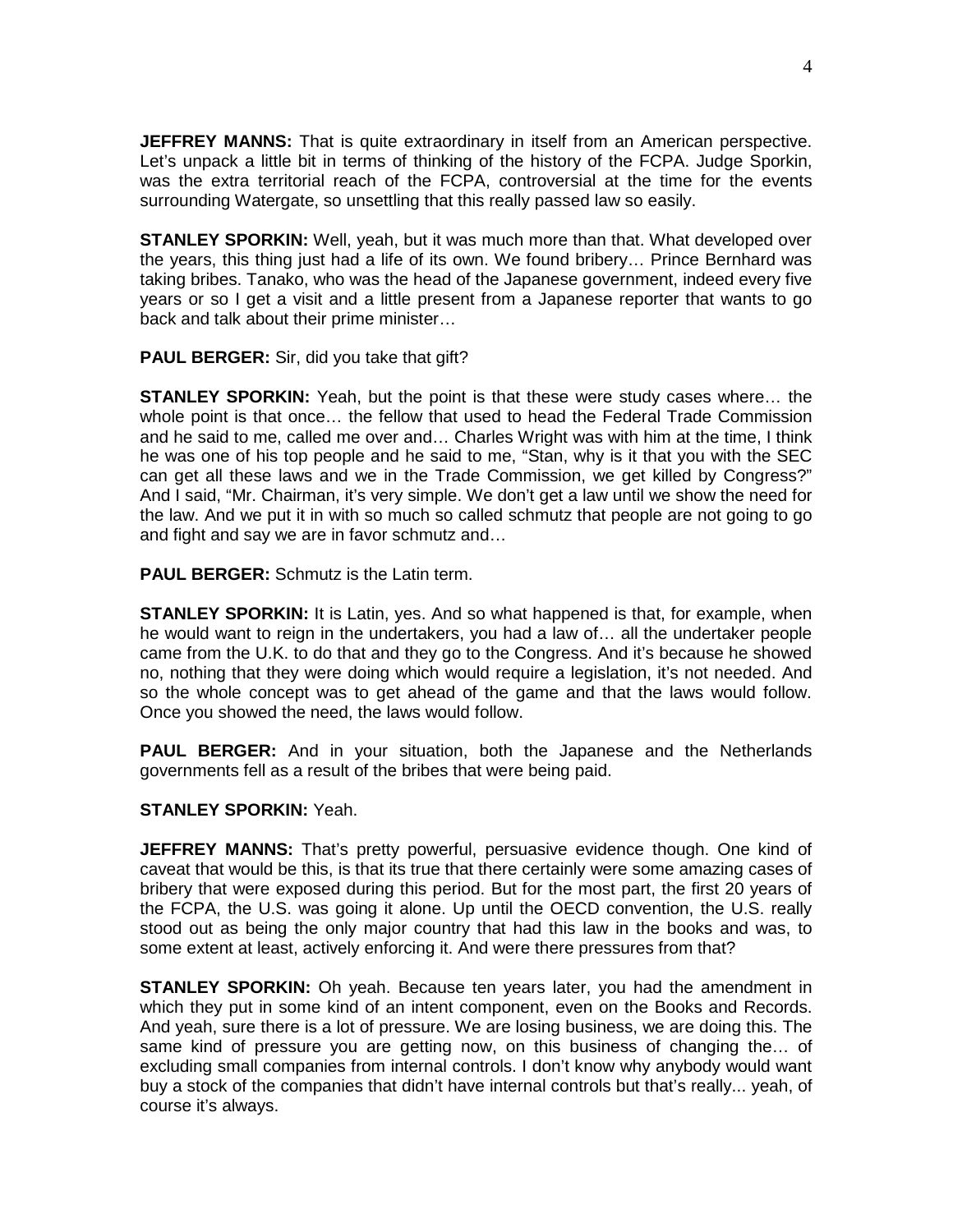**PAUL BERGER:** When I was at the SEC, I was sympathetic to the argument when companies would come in and they would say, "Look, sure we shouldn't be paying bribes. The fact of the matter is we are up against companies in Europe and elsewhere that are paying bribes and so we are at a comparative disadvantage and the more you prosecute, the greater at disadvantage we are at." And I think that was the impetus then in the late '90s, early 2000 to really get out to the OECD countries and get the kind of legislation that was necessary to be in place, so that the culture could change and the prosecutors in Europe could start investigating and where appropriate prosecuting. And I think frankly you are seeing the results of all that work back in the late '90s, early 2000s now, I think you are seeing a lot of countries in Europe that are undertaking investigations. You are seeing the new head of the Serious Fraud Office in the U.K., that's taking an active role in these types of matters. You are seeing the German prosecutors conducting dawn raids now and other prosecutors in Europe are seeing the U.S. model where prosecutors are looking at these issues and understanding that there maybe some benefits in prosecuting and sending messages. So, I think, while the playing field is still not an even one, I think its gaining some leverage so that in the future, in the next three or five years you are going to see a much more even playing field.

**STANLEY SPORKIN:** Oh, you are absolutely right and I think our government has phoned down both the Commerce Department and the State Department in not trying to get some kind of a semblance of a program where these countries that are the so-called the companies where the bribes are taking place, would not come forth with the system whereby all contracts would have to be vetted and making sure that payments have not been made and there has got to be some way of giving a carrot to those companies if they would do it. And I do think, I would hope that the State Department and Congress would try to develop a program and it won't be a difficult one, whereby that all such contracts would have to be scrutinized by an independent group who would make sure that no bribes took place to get their contracts. And I think, if that could be done, it could be rare. So, you really need two components. You need the enforcement component but also you need the prudential component which would say, "Here is the way that we can cut this, we can cut this down."

**PAUL BERGER:** Another thing I worry about, Judge and Jeffrey is that with the change that's taking place and the increase in legislation abroad and the investigation and prosecution, there is the possibility that companies that are listed in the U.S. are going to be subject to multiple prosecutions. And we have already seen a little bit of that and I worry about what that's going to look like in the future. And I think that if, if the U.S. regulators are going to occupy that space with respect to foreign private issuers, there needs to be a lot of cooperation and insensitivity to the issues of multiple prosecutions for the same misconduct and there needs to be some sensitivity to fashioning sanctions that while meet the goal of deterrence aren't oppressive.

**STANLEY SPORKIN:** Yeah, but even, just I want to add to what you are saying. You are finding foreign companies withdrawing their stock from our market.

**PAUL BERGER:** That's right.

**STANLEY SPORKIN:** And I think part of it is because they don't want to comply with, they don't want to be under our jurisdiction.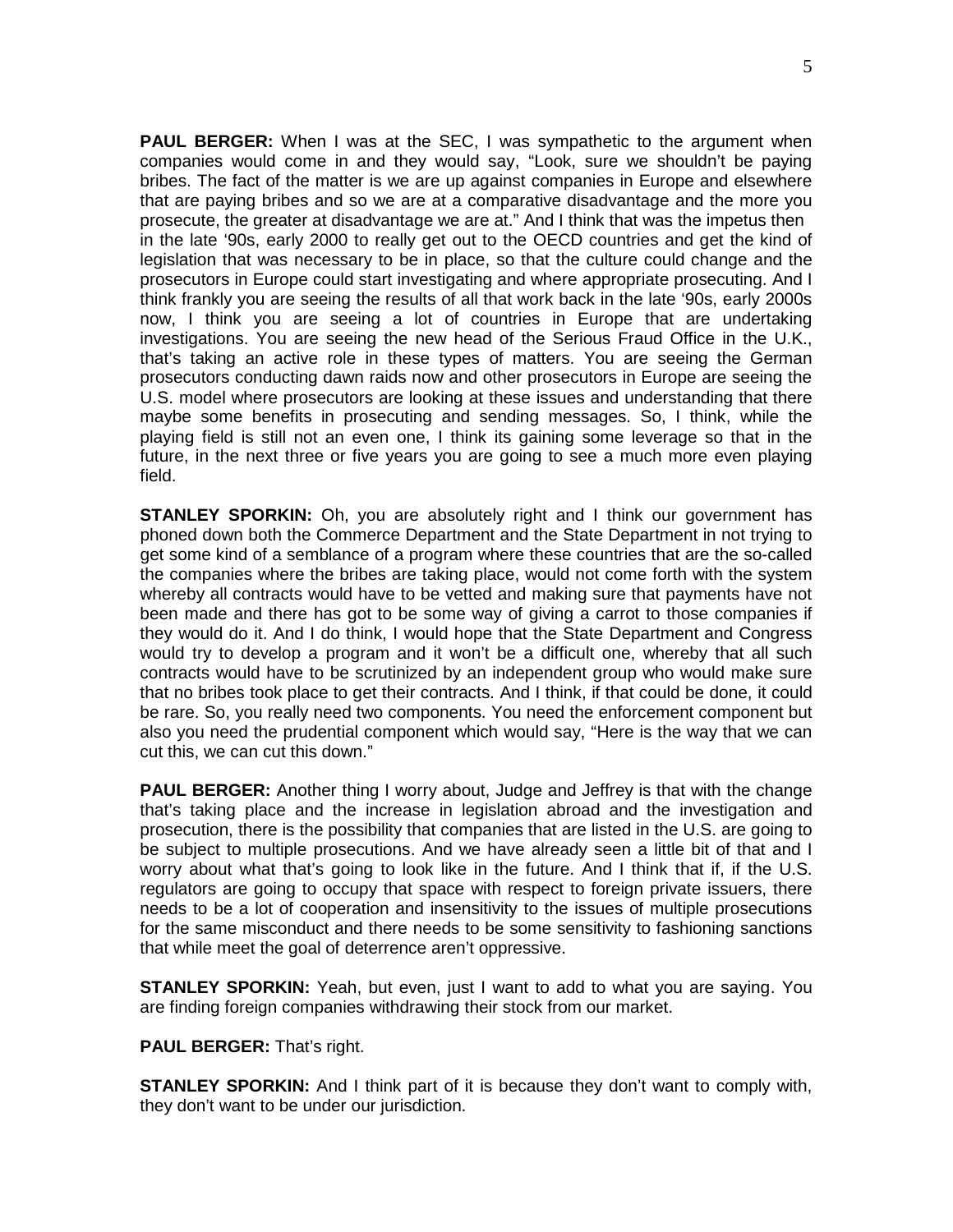**JEFFREY MANNS:** And the danger, of course, is that there's not kind of coordination between international authorities then you will have a flood of companies potentially exiting listings in the United States.

#### **PAUL BERGER:** Yeah.

**JEFFREY MANNS:** There is a legitimate concern in terms of the reach of the SEC.

**PAUL BERGER:** No, I think you are both absolutely right. I mean, there is a legitimate concern. I think the SEC, who is the custodian for the public companies in this country, have to be concerned not only from the enforcement front, the law enforcement program, they have to be concerned about making sure this is a strong, viable and robust capital market. And so you want people, you want foreign private issuers here and you don't want them fleeing because they are considering that the prosecutions are oppressive, that there is an extra territorial reach. There has to be a happy meeting. I think the U.S. has to obviously fulfill its function in prosecuting where appropriate but I think that the countries that are… French company or Belgian company, that's listed here has to understand and appreciate, that they have some ability to engage in the kind of business they have been engaging in but still in a compliant way. And my fear is just what you have raised that these companies will say this is too much, there is too much cost associated with compliance. And that's why I think the U.S., particularly the SEC has to make known what compliance is necessary, so that companies understand and can really make a difference with their compliance programs. If they understand what's involved and what the cost is going forward, I think it's easier for them to list and stay here. If they think the cost is going to be huge or in effect oppressive, I can understand the impetus to leave the market.

**JEFFREY MANNS:** And that certainly is a significant point and one related point, though in terms of cooperation, is there a concern as other countries get more involved in terms of enforcing, the equivalent of the FCPA abroad, that you will have favoritism such as the United Kingdom protecting BAE when it was in trouble or other foreign governments going about it, imposing sanctions, the token sanctions that effectively are used to insulate those companies from further prosecutions abroad?

**PAUL BERGER:** The interesting thing is that I have never seen that in the U.S., at least in my experience, Judge, I would be interested in your perspective. But at least in my experience, the U.S. regulators when it comes to prosecution, they are interested in prosecuting and pursuing particularly high profile companies and individuals. So, I don't think that's been an issue. It may well be an issue in foreign jurisdictions and I think that that's something that the U.S., both the Department of Justice and the SEC and again the Department of State have to pay attention to, in their relationships with their sister regulators.

**JEFFREY MANNS:** There is one related question. Do you think the OECD convention needs to be amended to heighten cooperation to avoid of this double jeopardy problem? Is that an issue in terms of the actual convention itself or is that an issue that simply has to be worked out in adhoc basis much as the DoJ/SEC cooperation worked out on an ad hoc basis?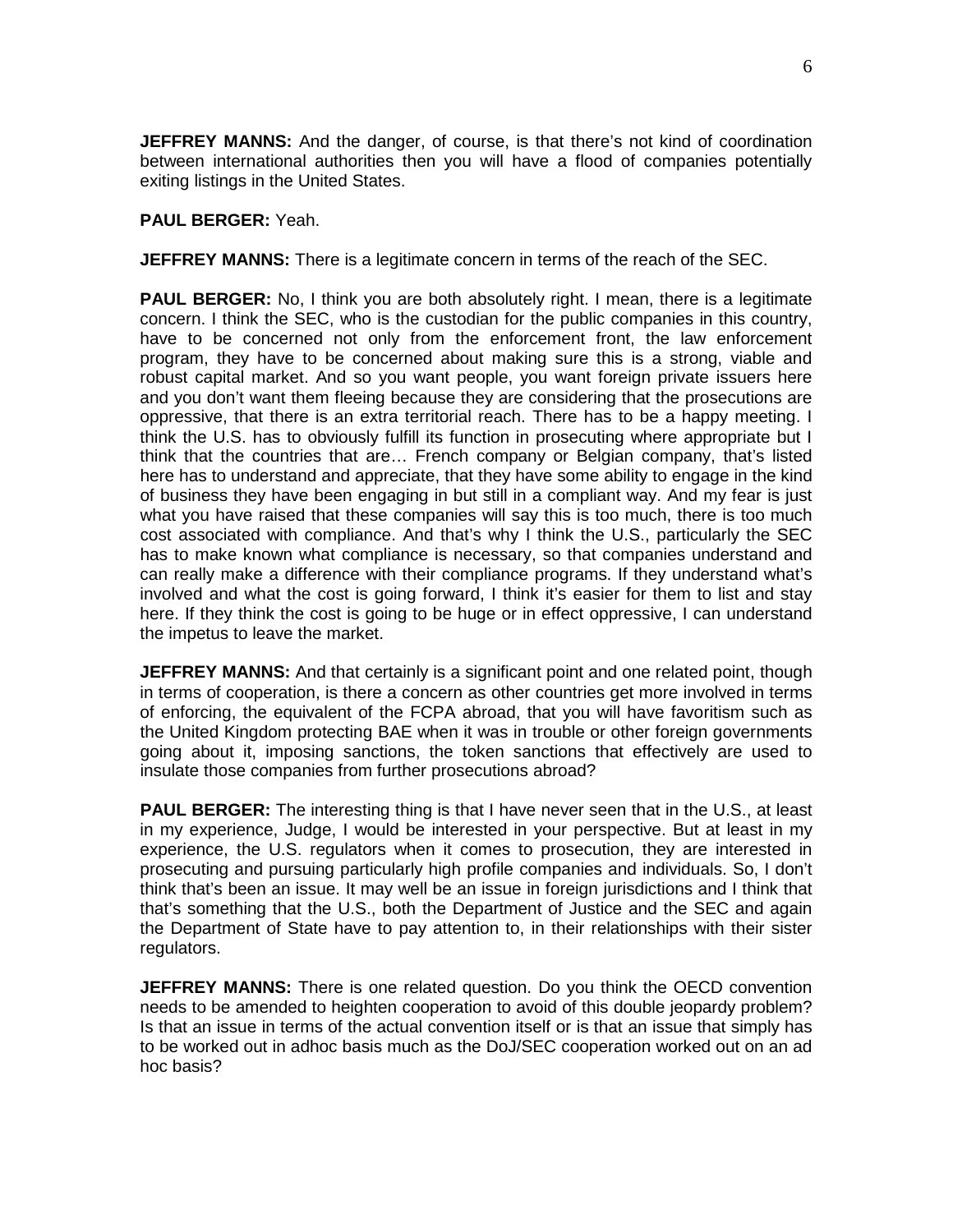**PAUL BERGER:** Yeah, I mean, I don't think that the OECD can fix it through laws. I think this has to be, regulators have to sit down and understand because regulators are always going to want to fulfill their function in protecting their markets and that's reasonable and that's necessary. But they also have to understand the consequences to the company from both a business perspective, finance perspective and so there has to be some appreciation on both sides. I think as there is more regulation and prosecution in Europe, there will more attention paid to this.

**JEFFREY MANNS:** Very good. So, on a slightly different note and this will probably focus on Judge Sporkin. One of the main criticisms of the SEC's enforcement strategy has been its focus on inducing settlements, so that we effectively undercut judicial review of FCPA actions. And is there anything distinctive about FCPA violations that justify the settlement focus in the minimal judicial accountability?

**STANLEY SPORKIN:** It's always been a criticism that's been hurled at the SEC's enforcement program. You can't prevent someone from wanting to settle their problem and we don't have a judicial gauze. I mean why would anybody, if they can resolve it, want to spend five years or so, at tremendous cost and anybody representing a company, as I am sure Paul and I do, is always if we can get out of it, we get out of it. I don't think the… somehow that precedent because a court says certain things, that's going to be helpful, I will tell you this.

**JEFFREY MANNS:** The challenge is this, from an individual client lens, you are completely right. Each individual client wants to settle, wants to move on and put this unfortunate business behind them, the challenge though is that if we have very few precedents dealing with the FCPA, that may end up being something that does end up hurting clients in the future. in the sense, there is less guidance as to what it is that one can do and one cannot do. Doesn't have to be judicial, in terms of the guidance but certainly judicial precedents offer one way to go about and give corporations a clear sense of what their obligations are.

**PAUL BERGER:** I mean, I think it's a problem because you are very dependent on the particular moment in time of that law enforcement program. If the law enforcement program says, the law means x and there is no case law of their supporting that and your clients incline to settle, then you have to agree that the law means x. And that's not the way that law should develop. Our system is a system where case law develops what the laws Congress passes means and so, I do have a general concern as a policy matter that particularly in an area which is a very fast growing area and where the prosecutors are very aggressive, the government says, this is what the law means and sometimes even rational, reasonable arguments are not good rebuttals to that and that's an unfortunate situation.

**STANLEY SPORKIN:** There is a provision, as you know to get an opinion from the Department of Justice on certain conduct, maybe they have to exercise that authority more. But it sort of bothers me that our American system is such, that we have to go as close to that line between legality and illegality as possible. And then in order to gain an advantage, we want to have one foot over the line. Many of these issues shouldn't even be close, if someone has to start raising these and I think there's where, regrettably that the private legal practice has not stepped up. And instead of being there to promote their clients to doing what they want to do, take a more affirmative position to say, "Hey, look, you can't go there and let's not." And so, I don't look at it as a challenge that how close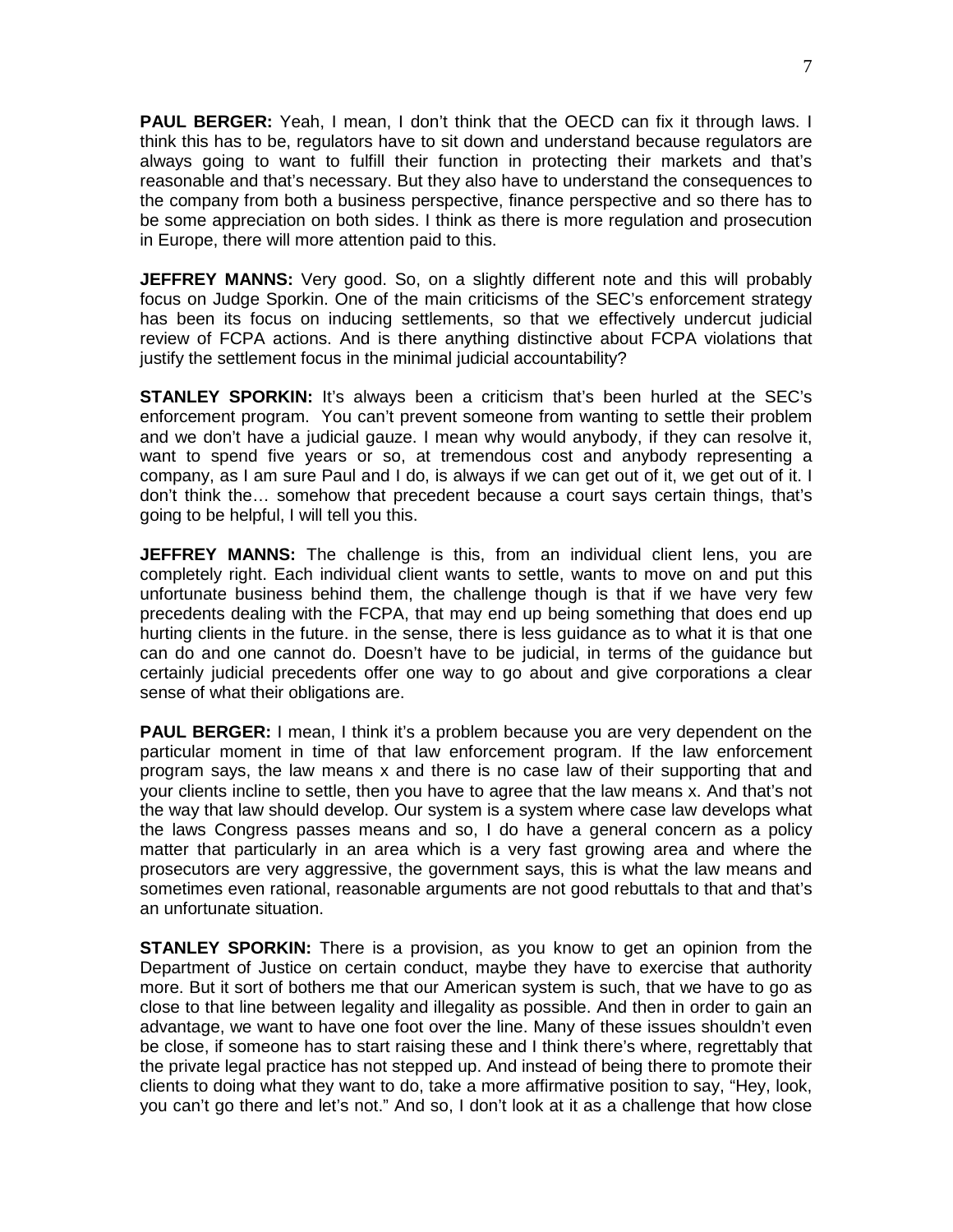to the line can we get? Is it going to be good if we pay it on Monday but if we don't pay it on Tuesday? What happens if we bring a guy over and give him some… and treat him nicely, can we take him to a ball game or can we take him to a show? I think it is somebody who said, "What are you doing it for? I mean why is it that you are doing it? Are you doing it to get business? Are you doing it for them to see what your business is all about? And it seems to me, that if you have the right motive and a proper vetting of that with your counsel, I think you could be all right. I don't think anybody is going to try to say, "Maybe they would but again at least you build up a case. But I think that if its just question, well, let's see how close we can get to that line." I cringe when I think because I think a lot of the problems we have seen recently in this whole sub-prime area is because people were pushing this thing to the point where it broke. People say, "We don't have to look at it if some rating agency gives say properly. So, forget about all this other stuff. No, you can't operate that way.

**JEFFREY MANNS:** No, I agree with you that kind of, we shouldn't be, kind of moving towards a world where everything is about pushing the envelope and attacking the loopholes. However that being said, the stakes at FCPA prosecutions have grown exponentially in recent years, which brings us to the topic of the disgorgetion of profits which seems to be one of the biggest themes that's popped up in recent SEC enforcement and I believe Paul is a bit of an expert on that from his time at the SEC. So, a couple of questions about that, one kind of about the logic for why the remedy of disgorgetion of profits was introduced and has been used so expansively. And then two kind of follow ups about that would be, how does the SEC calculate the degree to which violations of the FCPA are the basis for a given company's profits? Does that seem hard to do and that might seems like its something where a court might have just as much expertise as the SEC in overseeing…

**PAUL BERGER:** Fair questions and it's interesting just as background, obviously disgorgements in equitable remedy and its been available for many, many years. But the SEC in the FCPA context had not brought as a sanction, disgorgement until the ABB case which was roughly in the 2001/2002 time frame. And it occurred to some of the staff at the time that why not, I mean if there is one situation where there is clear benefit to the issuer is, if you pay a bribe and get a contract that yields a revenue stream of a \$100 million, why shouldn't you be paying disgorgement for the ill gotten gains? So, and the Commission adopted that as a policy matter, in fact, I think basically they were curious why the staff hadn't pursued that in the past. And so, I think that's become a staple now of FCPA cases and I think it has a very sound logic too. So, I expect, we will see that to continue in the future.

In terms of calculation, I think that that's a much more difficult subject. The fact of the matter is, in most instances where bribes are paid, there is still consideration for the contract, assuming we are just talking about a contract. There are expenses associated with that contract. A lot of costs are associated with gaining the contract, other than just the bribe and services are rendered. And whether it's a pipeline or its oil services or its insurance or any other area, certain services are provided and for the most part they are generally good, reasonable, reliable services. So, calculating disgorgement, at least in my view should not be… well, if you paid the bribe you should get 100% back on the… for disgorgement, I think that's really very narrow minded view of how you approach disgorgement. I think the appropriate methodology is and ultimately its going to be one of rough justices, calculating what is a good, in effect, even though deterrence is generally associated with penalties, what is a good deterrence here for disgorgement.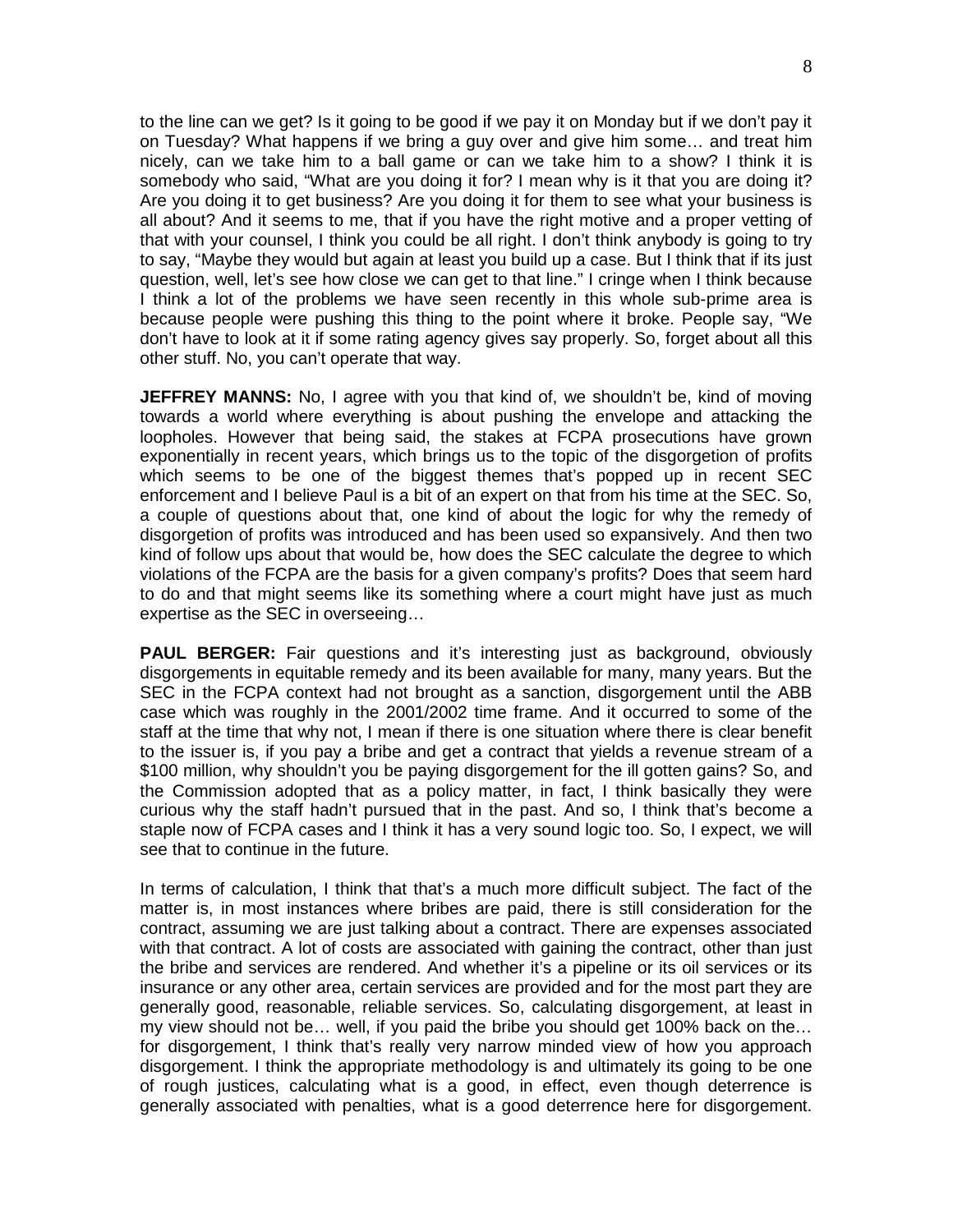Let's take some of that profit, we can't take all of it because you are actually providing a service and both parties are benefiting. And so, at the end of the day, at least, I know when I was at the Commission, we engaged in what I would describe it as rough justice in trying to come up with a reasonable amount that sent the right message and informed the market that disgorgement would be a part of sanctions in the future.

**JEFFREY MANNS:** Now, I mean is there a given... you may not be able to speak to this point, is there a give and take between the corporation and the SEC in terms of figuring out these numbers? Do they present evidence going about substantiating what percentage of their compensation was based on actual work performed?

**PAUL BERGER:** Sure. And I think it's fair to say, just generally speaking, that there is a give and take. I mean, I think the SEC may take a very aggressive view at times that we need a 100% disgorgement and I think the counter view of that is, "Look, we have got a real product, we have a real sale. We are providing regular service. There needs to be some acknowledgement of that in determining what is an appropriate disgorgement number.

**JEFFREY MANNS:** Enough and then, I guess one last follow up on this point would be kind of the role of judicial review and reviewing kind of the disgorgement of profits. Is that a larger consideration in this context, both because the dollar values and the inherently speculative nature of disgorgement as a remedy?

**PAUL BERGER:** Well, so far there has been no judicial review and I think we have seen in a few matters that the SEC has brought where judges, in settled matters where the judges have actually opened up those settlements for further review. I don't know if that's a trend but that's certainly something I think that the SEC has to be thinking about in the future when they file a settled case, they are going to have to have some legitimate basis to argue before the judge. If the judge says I want to look at the settlement, why they have determined that x number is the appropriate number for disgorgement and why the penalty is the appropriate number.

**STANLEY SPORKIN:** Well, but on that you do get some inkling, if there is a criminal component because the sentencing guidelines come into play and you have to look at the tier they are in based upon the amount of money they make. And the other point that's extremely important to realize, what happens when the company is involved in a bribe that goes over many years, they find out about it, they are continuing to do the work. Suppose, for example, the government hasn't found out about it. One of the toughest things that a company has to do is to stop. I have had to advise clients that, you can't continue to accept the benefit of a contract that was obtained through bribery. And that's a tough thing for a company, a very tough thing.

**PAUL BERGER:** That's particularly tough in M&A transactions where a company is acquiring another company and they discover that the company they have acquired had engaged in inappropriate conduct and they have to deal with that situation because as you say there is still a beneficiary of the bribe.

**JEFFREY MANNS:** So, we have talked a little bit about the risk of over deterrence and kind of both in pushing foreign companies out of listing in the United States, in terms of the impact they may have on American companies' competitiveness abroad. One question would be, the disgorgement of profits would seem to have ratcheted up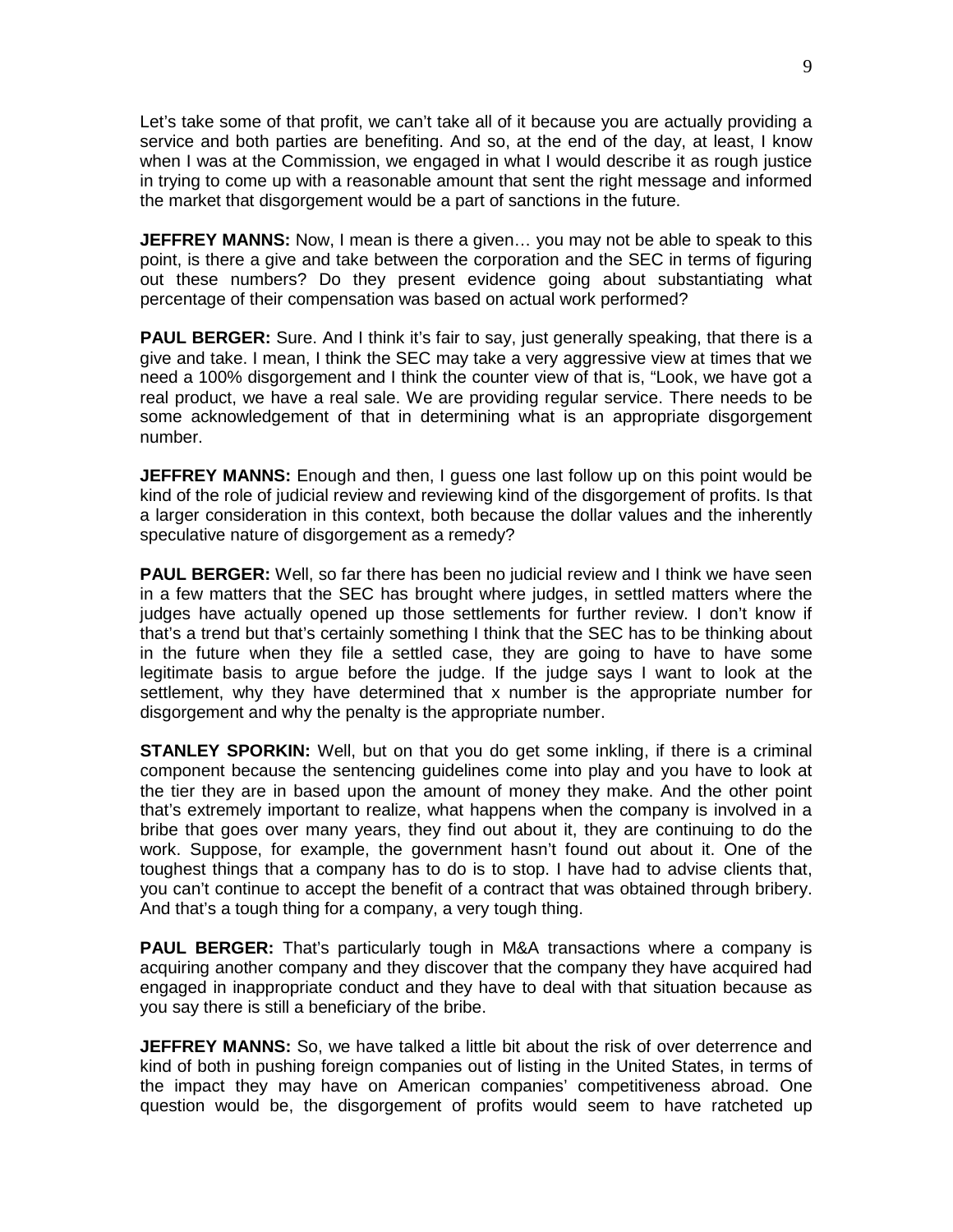significantly the deterrence and the risk of over deterrence. Is there an argument for in some way putting limits or caps on the degree to which we will have penalties for the FCPA?

**PAUL BERGER:** The interesting thing about and actually, Judge, you might want to weigh in here. The interesting thing I have always found about the penalties piece of this is that when Congress passed the legislation, the penalties for bribery. Well, I guess we could argue they are severe, they are not huge on civil side and the penalties for Books and Records in internal controls can be enormous penalties and, in fact, the way that I think the SEC gets the really big numbers on penalties is through the Books and Records and internal controls provisions which allow significant penalties. I don't know how it is that Congress kind of balances that. One would think just looking from the outside, the bribe would be more severe than the Books and Records violation but the penalties go the other way.

**STANLEY SPORKIN:** Well, when that was initiated there were no penalties.

**PAUL BERGER:** That's right. That came in much later.

**STANLEY SPORKIN:** It was strictly an injunctive action and if we had thought it like you thought, we would have had the disgorgement and so that has evolved when they put in the sanctions provisions in the law.

**PAUL BERGER:** Yeah.

**STANLEY SPORKIN:** And I haven't really realized that, I think you have got a very good point there and how do you cap it. And I guess through a settlement with the SEC.

**PAUL BERGER:** Yeah. I mean I don't think as a practical matter you are going to be in a position to cap these things but I think that if these are going to be negotiated, settlements and the SEC will come in with a number, you are going to be back and forth with them on what's the appropriate number. But I think defense counsel has an obligation to push back and say, "Look, what is the right number here and how are you getting there?" You know the SEC can be very aggressive because the act provides that for each violation. Well, what does that mean, each violation is that each time it appears in a document or is it just one statement? I think the SEC can get very aggressive and that's how they get the number so high. And I think the defense counsel have to push back. But clearly the message that the agencies are sending is that this is of such an important area that the penalties are getting ratcheted up and so that's why you are seeing higher and higher penalties.

**STANLEY SPORKIN:** This business about the competitive issue that you mentioned where all companies are being disadvantaged, but now because there are so many foreign companies that are trading in the United States, that has been eased, that concept of a competitive disadvantage.

**JEFFREY MANNS:** So long as you don't de-list and…

**STANLEY SPORKIN:** Well, yeah and that's going to be a big issue because remember you could trade your anywhere in the world now. You don't need to come to the United States. But I do think the SEC needs to think about some kind of a proactive type of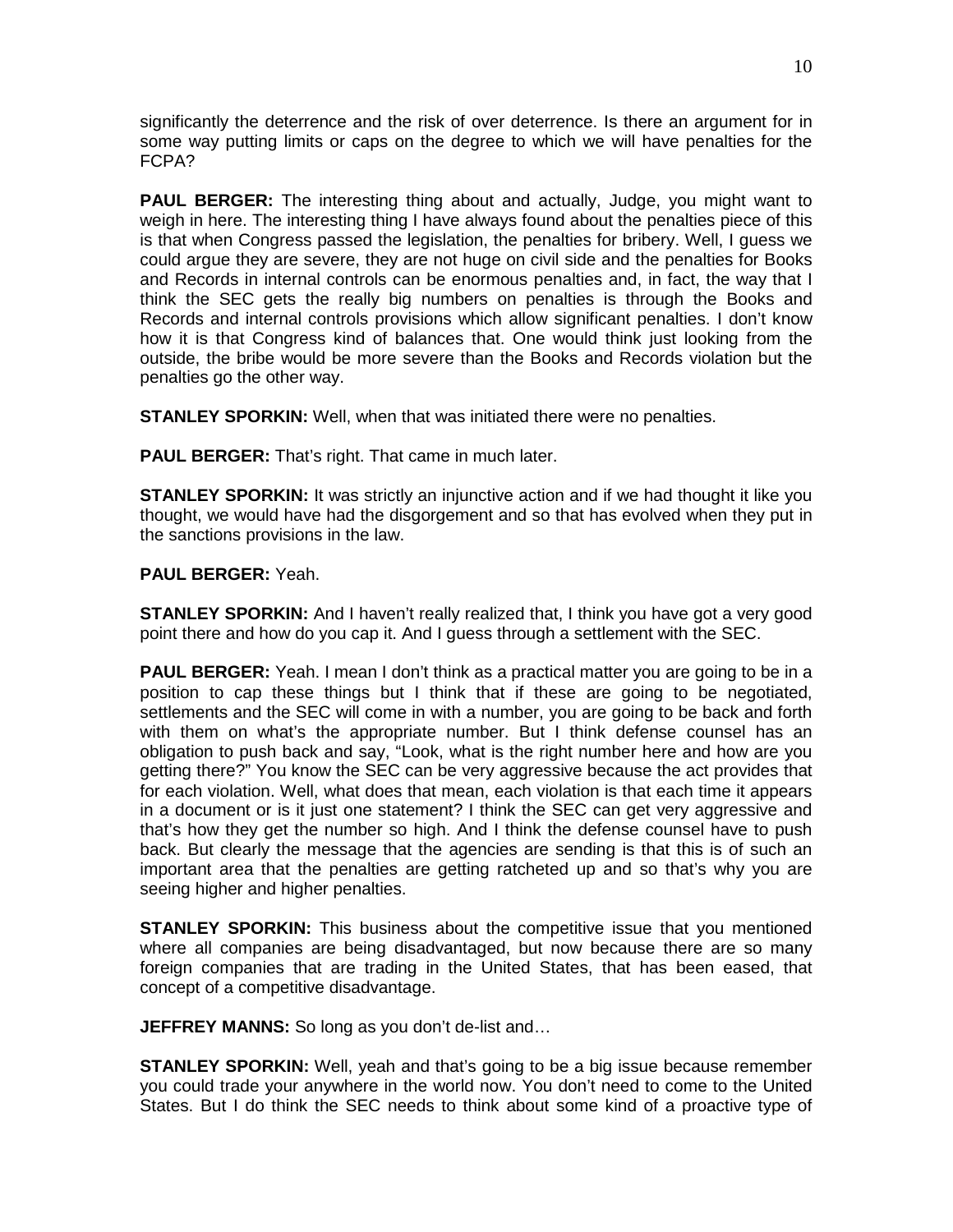program which would give, what Paul says, some kind of an idea of what a company has to do to avoid getting involved and I, over the years have been trying to push, the so called immunization program where a company would know exactly what it has to do one could be immunized, if they did it and so, yeah, I think that could be helpful. But again what we now see with the… what has happened with this explosion in the subprime, in this catastrophic thing that took place in the past two years, which almost brought down the world market or the Greek government is imploding that people would want to go to that country which has the best regulation rather than the worst. And I really think that people are going to see now what happens when deregulation is there and it takes down the markets. So, I think there is a rebirth of good, smart regulation. And I think that, that again would commend our laws to the world. And I think you see, I think is it you mentioned that the Brits are now saying they want to have a tougher type of this arbitrage of regulation, it didn't work or is not working. And look, we were told, was not too long ago that we were driving because the SEC regulates. It's so tough that we are driving all our business away. And that was in the same year that we had everything that implode. Paulson was saying, "You at the SEC are driving everything away." And I think Cox to his great credit stood up and said, "No, we are not going to cut back on our regulation."

**JEFFREY MANNS:** Very good. So, we focused a bit in terms of disgorgement and high dollar amount in sanctions. One other issue, that was the number of prosecutions and open investigations which has also exponentially grown, I think that at any given moment there are a 100 open FCPA investigations going through the system. Now, does this reflect a dedication of more resources to prosecuting FCPA violations or greater commitment to enforcement?

**PAUL BERGER:** Well, I think both. I agree with you, there are certainly more companies and individuals under investigation. I have heard the Department of Justice say over a 130. Interestingly enough, only a very small percentage though is less than a quarter of a percent are self report companies and I think that there are a variety of factors that are going on here. Back in the late '90s, early 2000s when there was a lot of M&A activity, there were more self reports, there were more companies under investigation and there were more prosecutions. As the prosecutions continued and the sanctions were ratcheted up, more companies in the market started to take notice and started to pay attention to these issues and then some companies would self report, more companies would do things to remediate their issues. And I think that both agencies, the DoJ and the SEC, decided frankly as a matter of policy to devote more resources to these issues because they noticed there was a huge problem. They saw that they were having some success with the OECD countries and felt more comfortable prosecuting these cases and so I know DoJ has beefed up its staff, I know the SEC has close to 1,200 people in the Division of Enforcement around the country and they are spending a lot of resources on this and as you know they have just created a unit devoted just to FCPA. So, I think that both agencies have made policy decisions that they are going to devote resources to this and they are going to highlight this as an issue.

**STANLEY SPORKIN:** The other thing is that everybody has got to realize is the tactics that are being used now are a lot different than what the SEC uses. We are now seeing tapping of phone calls, sting operations, those are foreign to the SEC but you are going to have a lot of that.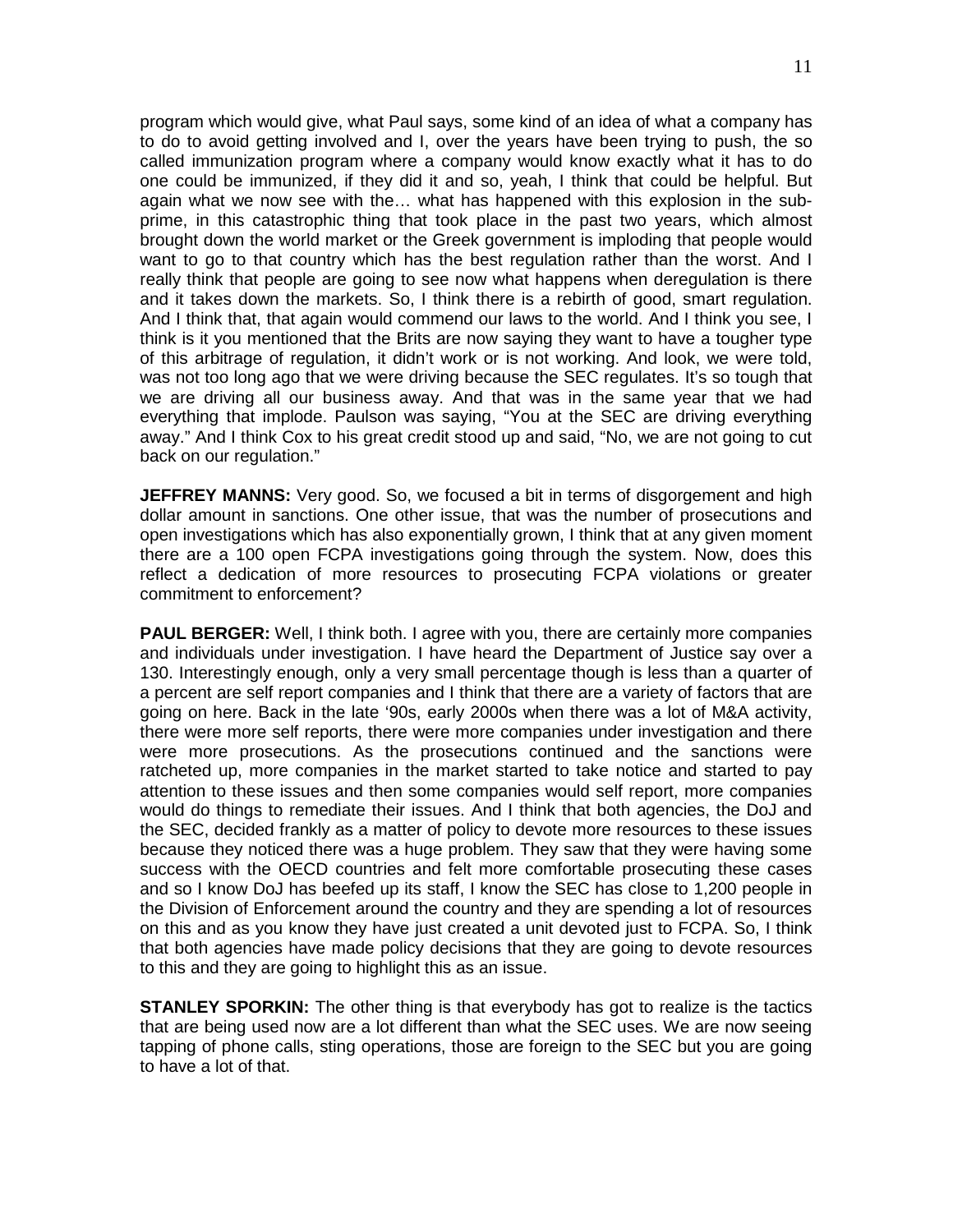**PAUL BERGER:** They are still foreign to the SEC. I mean I don't think SEC is, they have the authority to do that and I don't think they should be doing that. But I agree with you, you are now seeing tactics that are used by DoJ, that you used to see in organized crime type of investigations and they are using it in the area of FCPA and I think that's going to have a dramatic change.

**STANLEY SPORKIN:** And insider trading.

**PAUL BERGER:** And insider trading, absolutely.

**STANLEY SPORKIN:** So, the Justice Department, when they set up this white collar crime is really saying that we got to do something now. And so I think that the… again it's another challenge for the companies and their lawyers to be able to deal with it. And that's why they have to get proactive and get more counseling as opposed to more advises to how to get around things. They have to get more advice out of compliance so you are not going to take a… look, we had the Siemens case and my understanding is that in fees just to, that they had to pay when they got, when they were investigating, I think they were in a billion dollar area, it's a lot of money. Even today it's a lot of money. So, I mean companies have got to realize, these are tremendous costs that if they don't take good counseling, good advise, that's involved.

**PAUL BERGER:** In fact, what they paid in Siemens is also reflected in the fact that their cooperation reduced what they had to pay by probably a \$1 billion or more as reflected in the DoJ papers.

**JEFFREY MANNS:** One related question would be this. It's often said in the IRS context that if the IRS had more money for enforcement, they could go and pick apples off the trees and there is widespread tax fraud that exists. Does the same situation exist with the FCPA landscape? If the FCPA and the DoJ dedicate even more resources, is there ample fraud that could be ferreted out? And is it still an issue where dramatic under utilization of resources?

**PAUL BERGER:** Well, you know if you read some of the publications and transparency in international talks about bribery resulting in over a trillion dollars of contracts on an annual basis, one can conclude or at least surmise that there is a fair amount of misconduct out there. I think that the challenge for the regulators will be in, for example, the SEC has said they want to, where there is a new FCPA unit to become proactive. So, how do you become proactive? Its kind of… it is difficult for a law enforcement agency by definition to be proactive. A violation or a crime is committed then law enforcement agency steps in, how do you prevent the act or how do you get in ahead of the curves, so to speak? That's going to be a challenge. I mean some of the things that SEC and DoJ have done have conducted sweeps in certain areas where they were concerned about issues. They may actually look at particular transactions that are publicized to see if there is something going on in high risk jurisdiction. But I think that's going to be the area where the agencies are going to have to find a way to kind of get ahead of the curve on this.

**JEFFREY MANNS:** And Judge Sporkin, I know from early in your career you have worked on gatekeepers in enlisting private enforcement. Is that a solution potential in the FCPA context, giving bounties for people coming forward for violations?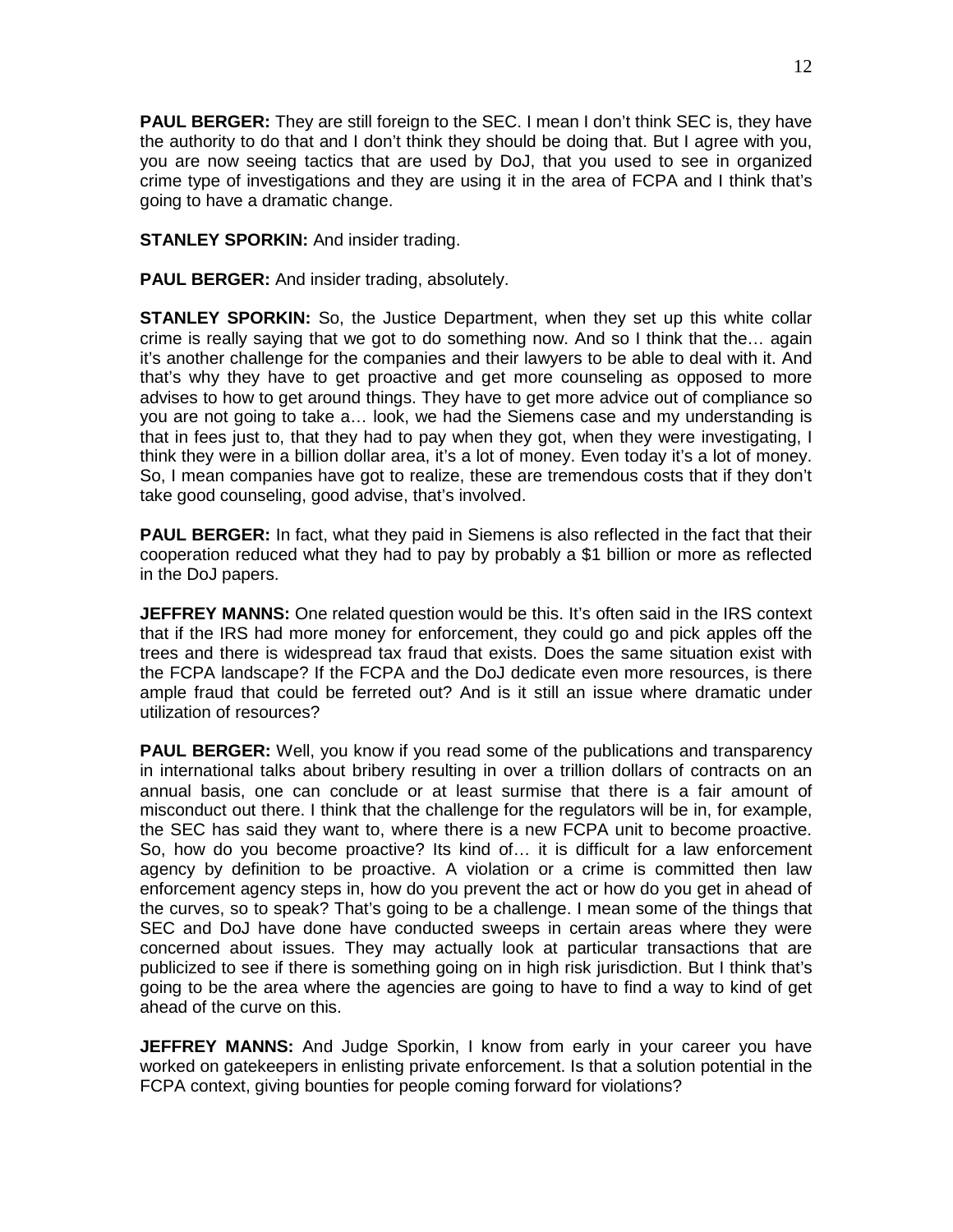**STANLEY SPORKIN:** I am not a bounty guy but I know they are doing it. Yeah, a whistle blower is as Paul says, a whistle blower will come in and that's why any company that's engaged in this activity subjects itself to blackmail and extortion.

## **JEFFREY MANNS:** Sure.

**STANLEY SPORKIN:** I mean why, when I was at the CIA, we were always worried about somebody can hold something against somebody that can extract a secret. And so yeah, companies got to make sure that it's doing the right thing. If it doesn't, it's going to subject itself to tremendous problems. But the companies can do something here and I am hopeful that the SEC and the department will realize this is the kind of thing I mentioned before that what ought to happen here, is a company you agree to do certain things, agree to look at its operations, agree to once it finds out what they find over the past several years to determine if they are going to self report or not. If they do, to go to the SEC and see if they can get amnesty for reporting and agreeing with the SEC that they will take certain steps such as putting in a FCPA compliance officer and agreeing to monitor their conduct for the next five years or so. There are certain things that I would hope… we found ourselves back when this program started with… we brought 65 prosecutions and that's in the '70s and early '80s, when we went to a volunteer program, we asked companies to come in and volunteer. When we gave them amnesty, 650 companies came forth. So, it seems to me if it's the SEC's objective to stop this kind of conduct or cut it down to as much as possible, then I would hope they will think about a second coming of the volunteer program along the lines that I just mentioned. I have been working on another program and that is having companies when they do their financial audit to include a forensic component in it because as we are now told, and we now know that a financial audit doesn't look for fraud in this sense and because they are looking for materiality which is a big number. In these cases, we found out, it's under the radar screen, it comes out of the… a lot of times it comes out of petty cash and what not. No, they are not looking at it. And so that's why, you need a forensic component in the audit. And I have been working with one accounting firm, where we were working on this and we looked at one year's results and they have been good and now we are going to look at the second year's results. And if so, we are going to hopefully we will get to the public and say, this makes sense. And so I think there are a number of things that can be done, as Paul says in a proactive way and counseling all these things rather than using the gatekeepers as a… they were not called gatekeepers, by using the lawyers and the accountants as a way to get around the law, to try to face the challenges and deal with the compliance rather than trying to relate it.

**PAUL BERGER:** Judge, when I was at the SEC and I think that this is still true for the agencies. When they saw a company that came in with a robust compliance program, one that did the risk assessment, had the policies and procedures in place, had the training, had the testing of their program. I think those were the companies that generally weren't prosecuted because they did everything that you would expect a company to do and it had no value from a deterrence or otherwise, in effect to prosecute those companies. And I think that if companies understand that because the fact of the matter today is, if you are operating in a multi jurisdictional environment, you are in 50 or 60 different countries, something will go wrong and even with the best compliance program something will go wrong. So, what companies need to have some comfort in is that if they have a strong compliance program, if they have spent some dollars to ensure that they are doing the right things, that even when something goes wrong, they are not going to get prosecuted or if they get prosecuted it's not going to be severe. That will go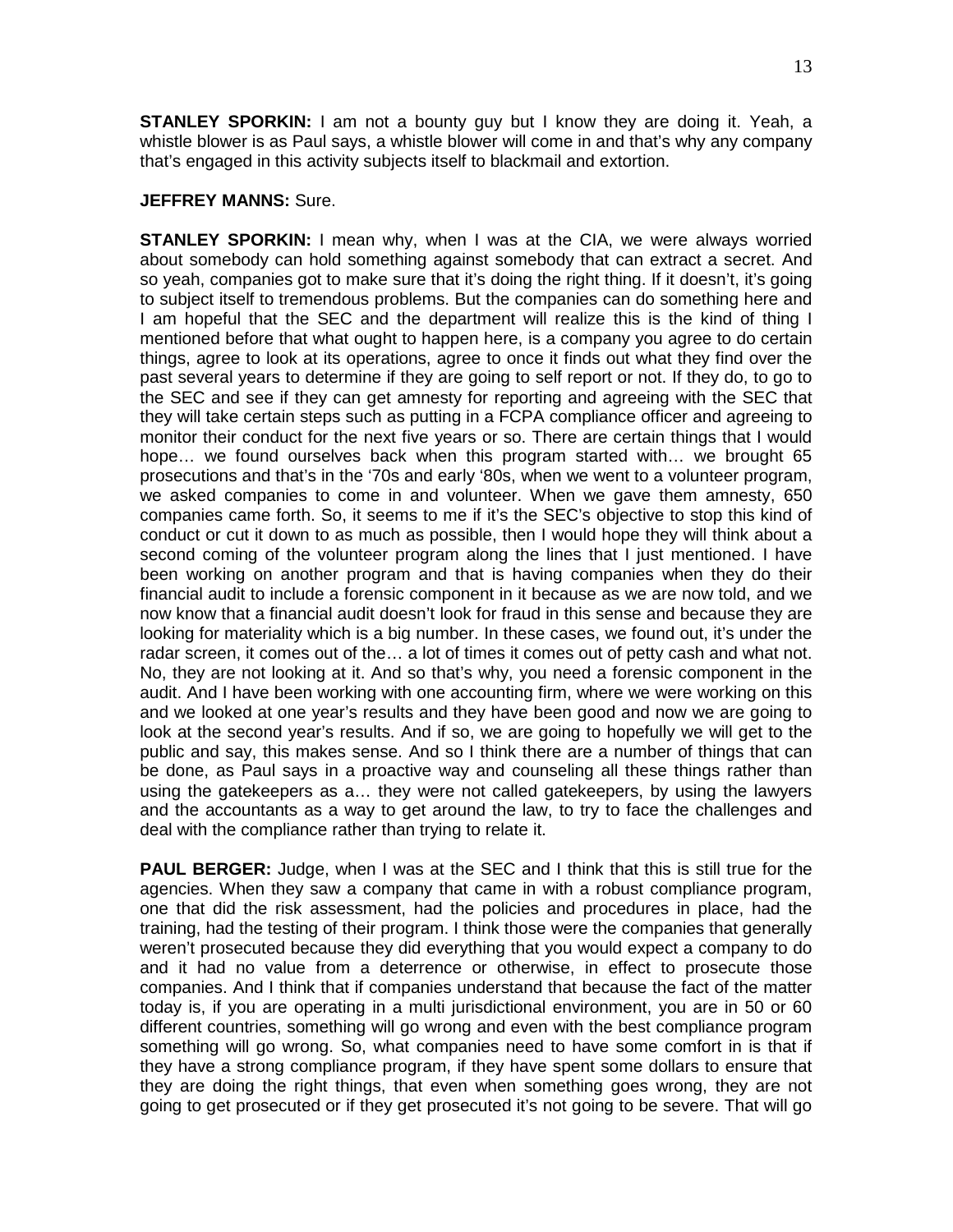a long way, I think, toward getting companies. If they have that understanding, getting companies to take those actions and be in a good position before a regulator or should there…

**STANLEY SPORKIN:** Absolutely. You are absolutely right. And I would only like to see that gatekeeper approach blossom as opposed to using the legal talent were not to circumvent the law and or to be giving advise on disclosure, don't go to the SEC. And that's why, I think of the SEC could do what we did back then and announce the volunteer program, "If you come forth we are going to treat you differently." I think it would go a long way. I just don't think its in anybody's interest to just keep getting more and more and more of these cases if they can be avoided and allow the right… and the thing is that the gatekeeper, the lawyer and the accountant wants to do the right thing, needs help.

## **PAUL BERGER:** Right.

**STANLEY SPORKIN:** Needs the government force behind it, needs something where they can look to, so to say and what we will take it to them and if they like what you are doing, its okay. But they need some kind of help and say, hey look, this is the way we think it ought to go.

**JEFFREY MANNS:** Very good. So, now, what do you think the significance of the formation of the new FCPA unit at the SEC will be for future enforcement?

**PAUL BERGER:** Well, it remains to be seen. I think it's a great question. They have a terrific new head of the program with Cheryl Scarboro. I think that she along with Rob Khuzami and his deputy Ron Reisner are going to develop a good, strong program. They have a lot of people at the agency who know the law and understand the law. They are going to devote a lot of resources. The one thing that they publicly said is that they want to become more proactive and that's the question that I raised earlier as to how do you do that as a law enforcement agency. I mean it's not an easy task to take on. I think that they can continue to do sweeps, I think that they can focus on specific transactions that are publicized to gain some insight. But, none of this is a secret the big issues tend to be, use of agents, distributors, consultants, joint venture relationships. These are the types of things that generally tend to be the areas where you can find issues. So, I am not sure exactly how they are going to become any more proactive than they have been in the past. But they have set that task up for themselves and it will be interesting to see how it develops.

**STANLEY SPORKIN:** Well, you had that program by yourself when you were there. You did a pretty good job, Paul. But let me say this to you and I think Paul would agree with this. The SEC is the finest agency of its kind, there is nobody like it. You can't get me another agency in government that is so devoted to enforcement of the law, as they are. They might miss a step here or there. And so you got it, this program in the right hands and I am sure they will see the benefits of how to do the proactiveness, at the same time as showing the corporate America how to comply. And when you have a guy like a Berger who ran the program and he's out there now on the other side. He's going to be able to give that kind of advice to clients and there are others besides Paul and those, but that's really what's going to happen.

**PAUL BERGER:** Okay and I agree with the Judge.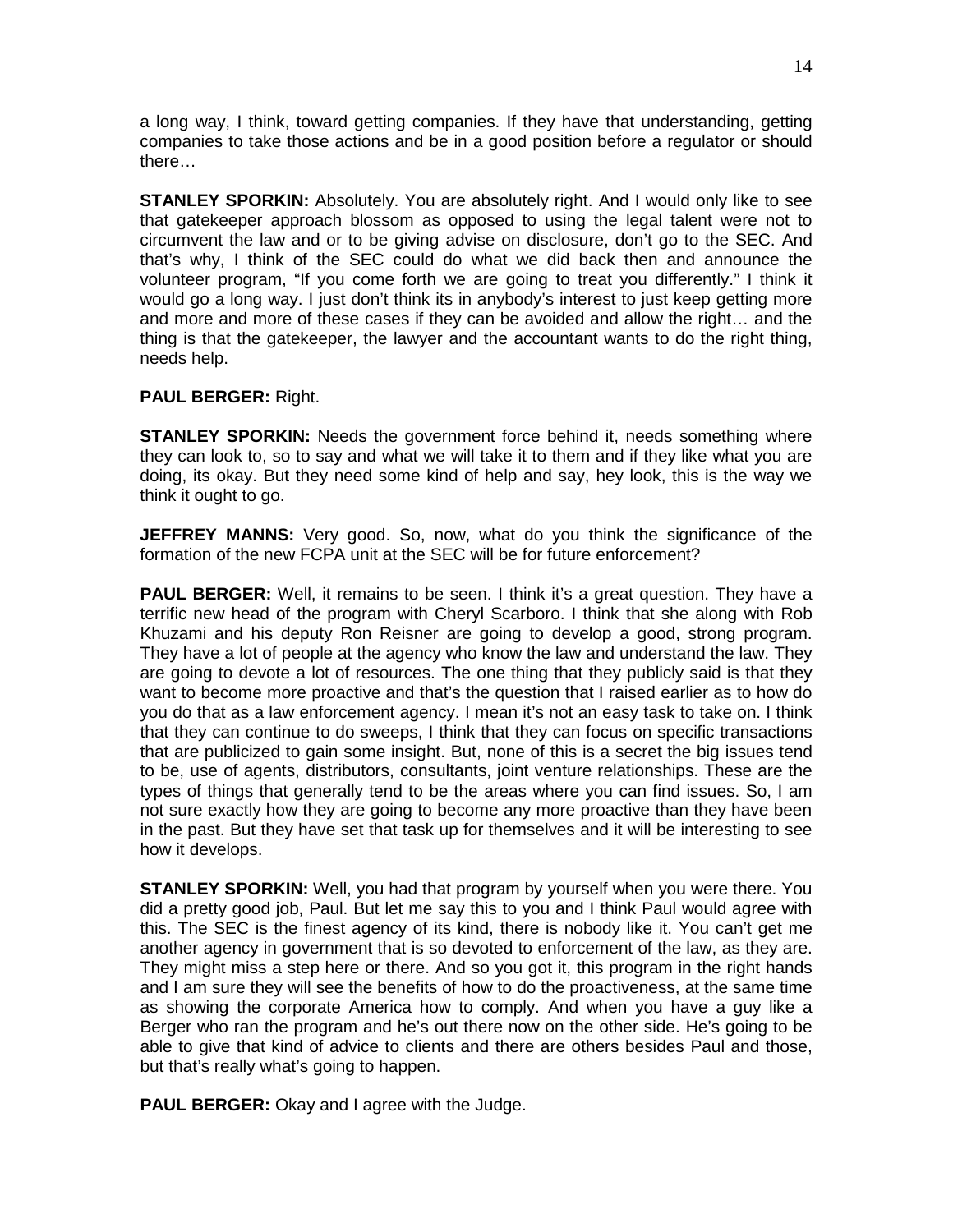**STANLEY SPORKIN:** I am sure you would do.

**PAUL BERGER:** Of course. I would hear from him if I did. But no, it's a great agency with great people who are really dedicated to doing their best for investors and the marketplace. And I think that the new program with the FCPA will be, I think it will be a success. I think they will do a splendid job and the marketplace will benefit.

**STANLEY SPORKIN:** And you got good leadership, that's important. We got good leadership. We got good leadership at the division and at the Commission. And we will see what happens. The problem you are going to have now as this pendulum swings and as the pendulum is swinging pro-regulation now because of the almost catastrophic situation we had, is now starting to come back the other way.

**PAUL BERGER:** So, just get out of the way of that pendulum.

**STANLEY SPORKIN:** And you are going see a lot of pressure on the SEC to cut back a little bit.

**JEFFREY MANNS:** Yes, Sir. One kind of follow up about this is Roger Blanc of Willkie, Farr and Gallagher had kind of a concrete question about what it means for the SEC to be proactive on FCPA issues. And his question is, has the SEC done a wise or a foolish thing in delegating to the enforcement staff, the power to issue formal orders and subpoenas?

**PAUL BERGER:** Well, the staff always had the powers. Once the formal orders are issued, they always had the power and discretion to issue the subpoenas. So, that won't really change. What's changed is now the staff has the discretionary senior level to issue the formal order. I have talked with the Judge about this and frankly I am persuaded that I would rather have the Commission issuing the formal order. I don't think it's that big a deal in order to go up and ask for the power but I think the five commissioners should be taking the responsibility to issue the formal order. I don't think in the way the Commission should run. I don't think it would take a lot of time. It never did when I was there. Generally speaking you go up and you get your formal order. It is almost pro forma, I mean it is very rare that the Commission would be opposed to a formal order. And I like the idea of the Commission as a policy matter taking the responsibility for issuing or authorizing the issuance of a formal order.

**JEFFREY MANNS:** We are almost out of our time for today but last question would be this. You talked a little bit about the importance of international cooperation. Do you think that will be the dominant theme for FCPA enforcement in the years to come?

## **PAUL BERGER:** I think so.

**STANLEY SPORKIN:** I have seen a lot of cooperation among the various countries. And I think, again this financial debacle that we had, that all these countries that have had lapse regulation and not regulation as good as us are looking towards SEC to now beef up their regulations, because they have realized what can happen.

**PAUL BERGER:** I agree, I mean I think that the future is certainly cooperation enhanced consultation on sanctions. I think that that's what, when you are representing a company